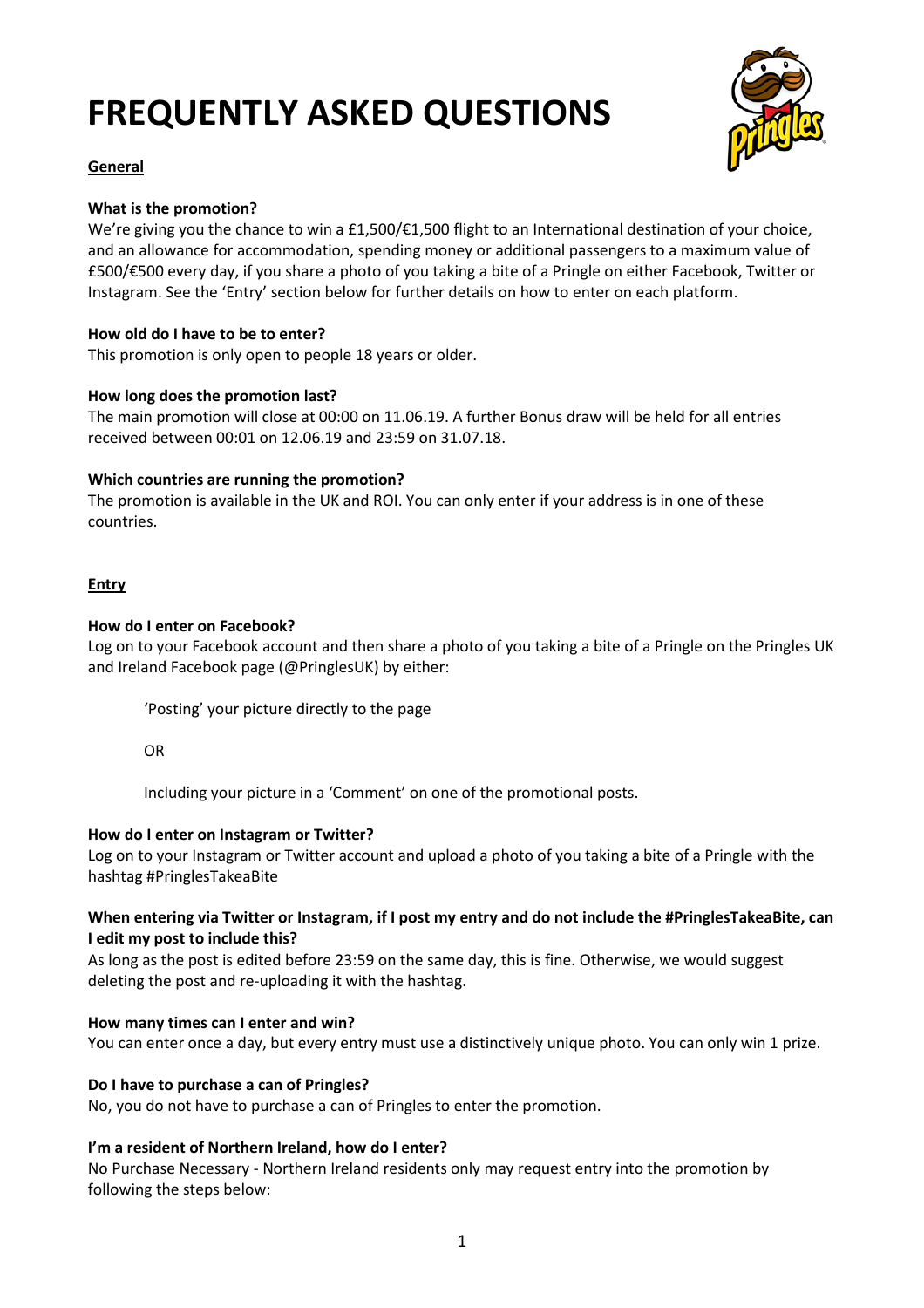- 1. Visit Pringles.com and click on the contact us link
- 2. Scroll down to the 'Contact Us by Email' section
- 3. Select 'Promotions' in the *Select Topic* drop-down box and then click *Continue*
- 4. Select the promotion name 'Take a Bite, Win a Flight' from the drop-down menu
- 5. Select 'Promotion Issues' in the drop-down menu below
- 6. Fill out the *Message* box, ensuring that "Take a Bite, Win a Flight No purchase Necessary" is included at the top of the message
- 7. Fill out the request form including the entrant's full name, postal address (including country of residence), phone number and email address
- 8. Click 'Submit'

No Purchase Necessary requests may be subject to verification. Valid requests will be manually inserted into a random hourly window from the same day that they were received. Only one No Purchase Necessary entry per person.

#### **How are winners selected?**

Every day of the promotional period, a prize draw will be conducted between 00:01 and 23:59 by an independent third party. There will be one draw conducted for every day in the promotional period, and one winner will be picked in each prize draw. Winners will be contacted within 7 days of their initial entry into the promotion.

## **The Prize**

#### **What's the prize?**

Each prize consists of one return economy class flight for one adult from a major UK/ROI airport to an International airport of their choice to a maximum value of £1,500/€1,500, and an allowance for accommodation, spending money or additional passengers to a maximum value of £500/€500.

#### **How many prizes are there to be won?**

There are 71 prizes (flights) available to be won.

#### **Can I use the prize towards a flight of greater value?**

Yes, winners can use the £1,500/€1,500 towards a flight of greater value but must pay the difference in price. The fulfilment agency will still organise the flights in this circumstance but may charge administration fees.

#### **What isn't included in the prize?**

The following aren't included in the prize:

- Comprehensive travel insurance it is the responsibility of the winner to purchase insurance should they choose to do so.
- Travel to and from the home to the airport
- Gratuities, meals or other travel expenses (unless otherwise stated)
- Applicable visas where relevant

#### **What happens if I want to add a guest to my prize?**

Each winner will be allocated a travel advisor who will facilitate any additions to the prize. Please note that any additions will be at an additional cost to the winner.

#### **Winner Notification & Fulfilment**